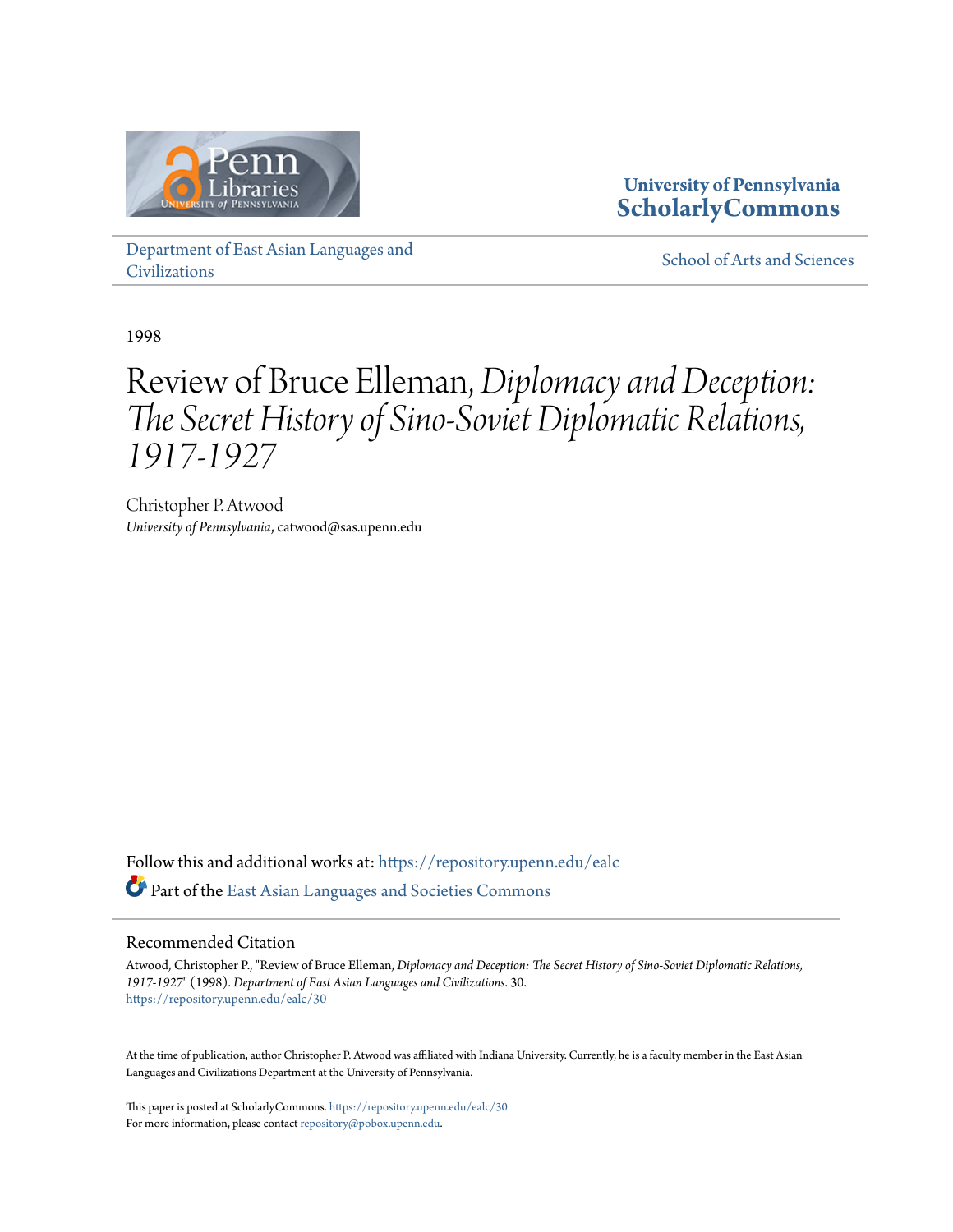### Review of Bruce Elleman, *Diplomacy and Deception: The Secret History of Sino-Soviet Diplomatic Relations, 1917-1927*

#### **Disciplines**

Arts and Humanities | East Asian Languages and Societies

#### **Comments**

At the time of publication, author Christopher P. Atwood was affiliated with Indiana University. Currently, he is a faculty member in the East Asian Languages and Civilizations Department at the University of Pennsylvania.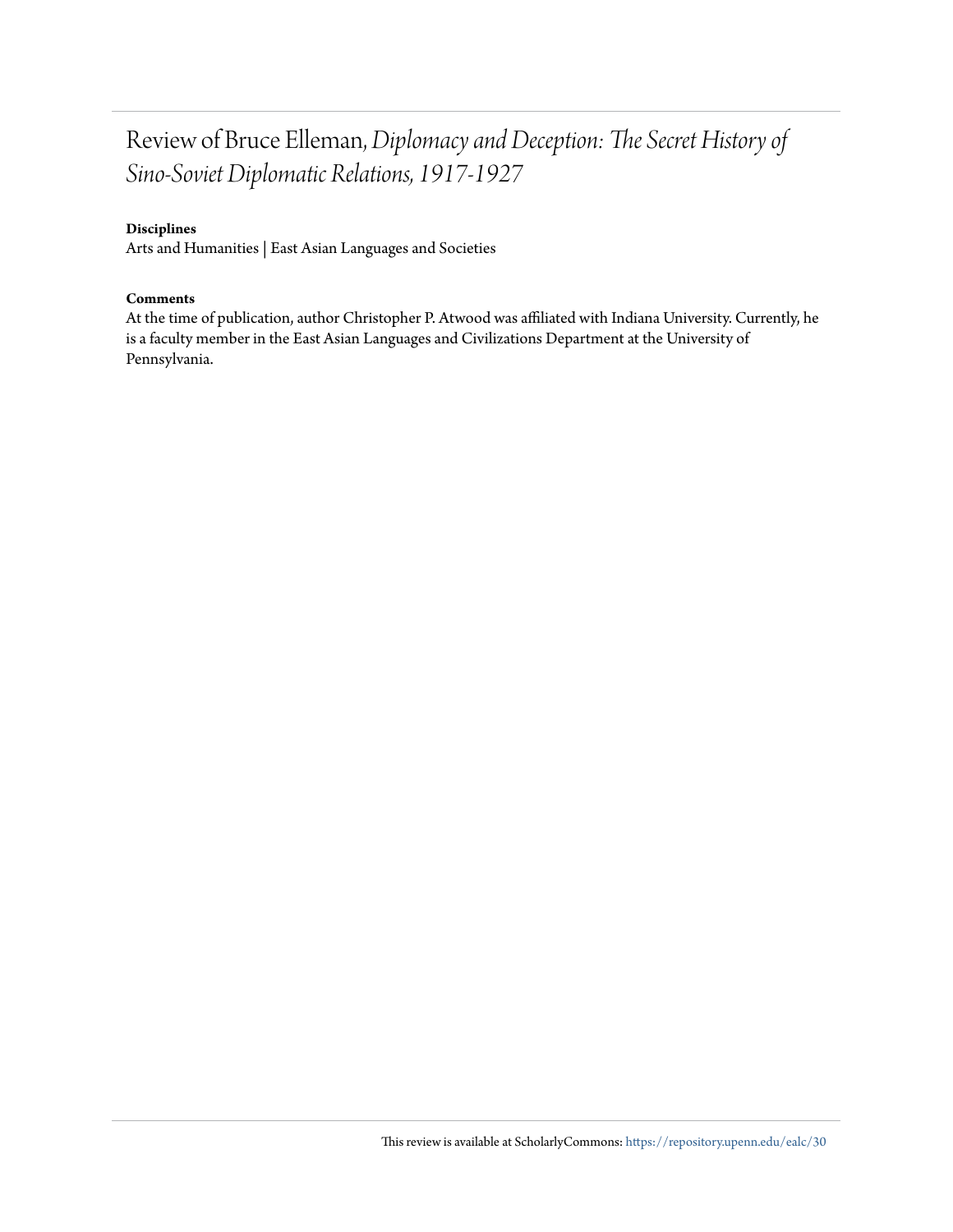# REVIEWS 199

 Elleman, Bruce A.: Diplomacy and Deception: The Secret History of Sino- Soviet Diplomatie Relations, 1917-1927. (Armonk: M. E. Sharpe, 1997), xviii + 322 pp., \$ 76.95. ISBN 0-7656-0142-7.

 At the conclusion to his introduction, Bruce Elleman notes "the widely ac cepted myth . . . that the Bolsheviks treated China equally" and informs the reader that "it is the debunking of this  $\dots$  myth that will be at the heart of this work". True to his promise, *Diplomacy and Deception* is cast as an exposé first of the hypocrisy and duplicity of the Soviet Union and then of the myopia of successive Chinese governments who promoted a bogus image of Soviet idealism to facili tate their own petty diplomatic victories against the United States.

The author covers virtually the same ground as Leong's Sino-Soviet Diplomatic Relations, handling the establishment of Sino-Soviet diplomatic relations, the United Front, Outer Mongolia, the Chinese Eastern Railway, the Boxer In demnity, territorial concessions, extraterritoriality, and the formation of the Chi nese Communist Party. In addition, his introduction contains a summary of 1914- 1919 negotiations on the Shandong issue, and in the conclusion an account of T. V. Soong's 1945 negotiations with Stalin. In every chapter, Elleman finds that while the Soviet negotiators proclaimed their adherence to a new egalitarian diplomacy, their practice was invariably one of cynical realpolitik. A second theme is how their Chinese interlocutors used Russia's mythical concessions to extract real ones from Britain and the United States. China's conservative governments, Elleman contends, fecklessly fed the image of the Soviet Union as China's only true friend. Despite Elleman's offputting acrimony in tone, these two central points, while not entirely new, are fundamentally sound.

 As befits an exposé of Soviet machinations and secret diplomacy, Elleman's study dramatically hails secret documents only now made public. He has indeed visited a wider range of archives than any previous researcher on the topic, yet the claim to blaze a new archival trail is misleading. While Elleman visited both Nanjing's No. 2 Historical Archives and Moscow's Lenin Library, the vast majority of documents cited come from archives, especially in Taiwan, already exploited in part or full by scholars.

This lack of major new archival data is the more damaging as Elleman has staked his book on finding hitherto unknown Soviet machinations. Elleman does not synthesize the existing literature; indeed, Rupen's Mongols of the Twentieth Century for the Soviet role in Mongolia, Lensen's The Damned Inheritance for the Chinese Eastern Railway, or Garver's Chinese-Soviet Relations for the nego tiation of the Sino-Soviet Treaty of 1945, are all nowhere to be found in the notes or bibliography. And while he occasionally mentions Leong, and Wilbur and Howe's Missionaries of Revolution, he does not demonstrate why they now need to be replaced.

 Nor does the author places sophisticated analysis into the foreground. As Elleman combs like a prosecuting attorney the records of Sino-Soviet relations, looking for a "smoking gun", archival tunnel vision is often the unfortunate re sult. The Mongolian issue, for example, is presented as simply a case of disputed real estate; Elleman never once shows the slightest interest in what the Mongoli ans might have had to say about the choice between Soviet protectorate vs.

JAH 32/2 (1998)